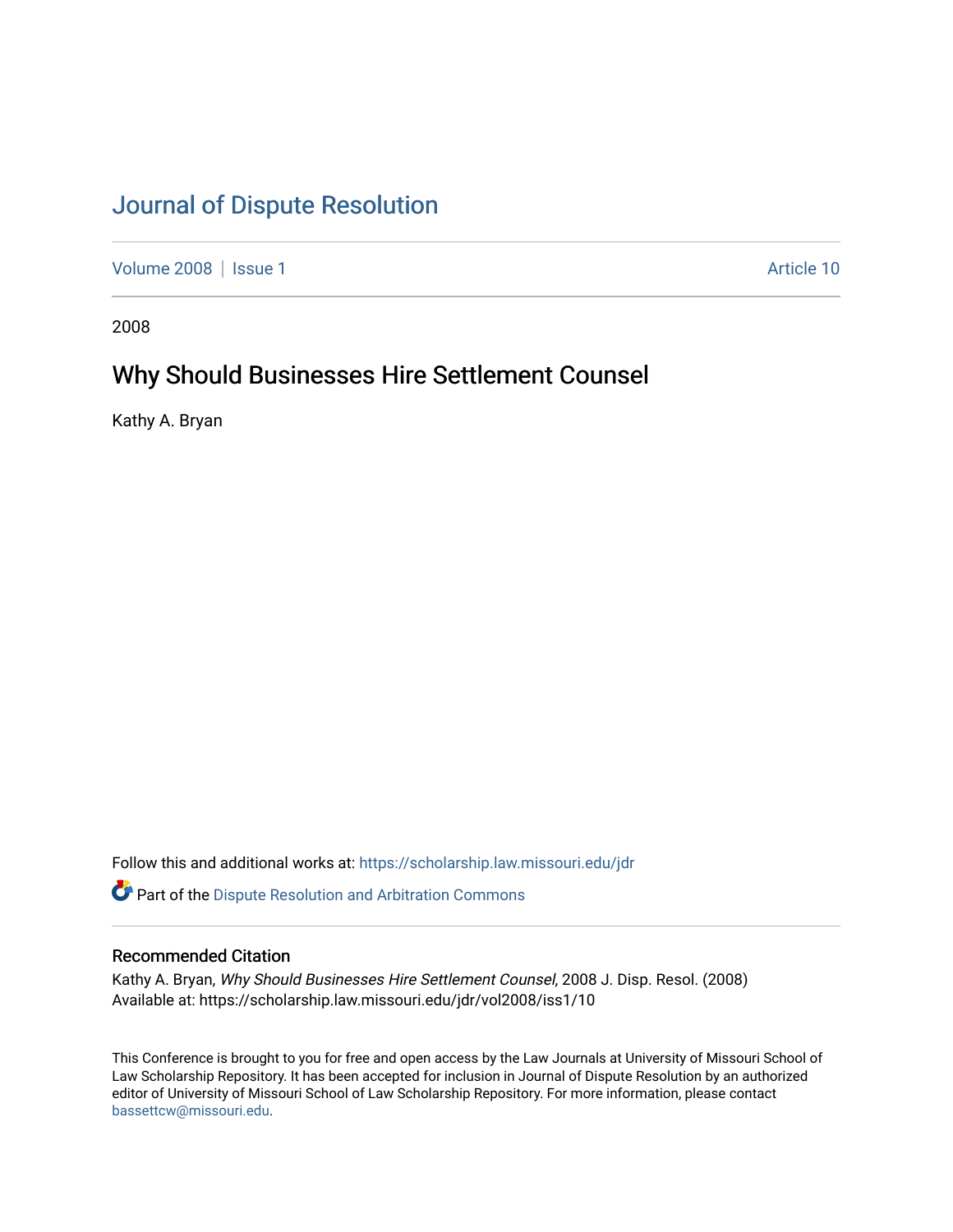# **Why Should Businesses Hire Settlement Counsel?**

## *Kathy A. Bryan\**

#### **I.** INTRODUCTION

As a former in-house litigation manager, **I** hired separate settlement counsel in only a few cases and with varying results. With responsibilities for hiring and managing a large portfolio of outside firms, **I** was loath to increase case-staffing ranks for many reasons—and cost was only one factor. Internal resources must oversee litigation, and having another set of outside lawyer relationships on the same case generally seemed duplicative. Worse, it demanded more of my scarce time to manage both the relationship and the primary litigation **firm.**

In addition, I viewed in-house counsel's role as akin to settlement counsel coordinating with the litigation team but reaching agreements separately in many cases. In-house attorneys generally tend to share this bias against settlement counsel.

Today, with a greater understanding of the sea change that Collaborative Law has had in family law, I want to reconsider that conclusion and explore whether using separate settlement counsel, and borrowing other techniques from the Collaborative Law movement, enhances and increases the potential to resolve business disputes.

#### II. COLLABORATIVE LAW AND COLLABORATIVE LAW TECHNIQUES

With humble beginnings in Minnesota family courts in the early 1990s, Collaborative Law (CL) has grown swiftly to include groups in thirty-three states in the United States and in most Canadian provinces, as well as professional associations, law school courses, and even ethical codes.'

An essential CL element has come to be the disqualification provision, or "Participation Agreement," where the lawyers for both sides agree in writing to work toward a negotiated resolution and, if the case proceeds to court, clients must engage other counsel. Another CL hallmark is the "four-way meeting," in which the parties and counsel participate. Parties also agree to good-faith negotia-

Published by University of Missouri School of Law Scholarship Repository, 2008

<sup>\*.</sup> Kathy A. Bryan is the President and CEO for the International Institute for Conflict Prevention and Resolution (CPR Institute), an international nonprofit coalition of corporate counsel, top law firms, judiciary, and academics, dedicated to providing resources and information in commercial conflict prevention and dispute management. Prior to taking the helm at CPR, Ms. Bryan led worldwide litigation for Motorola Inc. and was in private practice in Boston and Phoenix, where she concentrated in commercial litigation. Special thanks to John T. Souvis, law student at Benjamin N. Cardozo School of Law for his assistance.

*<sup>1.</sup> See, e.g.,* Colorado Bar Ass'n Ethics Comm., Formal Op. 115 (2007), *available at* http://www.cobar.org/index/cfm/ID/386/sublD/10159/CETH/Ethics-Opinion- 115:-Ethical-

Considerations-in-the-Collaborative-and-Cooperative-Law-Contexts.-02/24//; Int'l Acad. Coll. Prof., *Standards, Ethics and Principles* (May 2005), *available at* http://www.collaborativepractice.com/\_t.asp?M=8&MS=5&T=New-Ethics.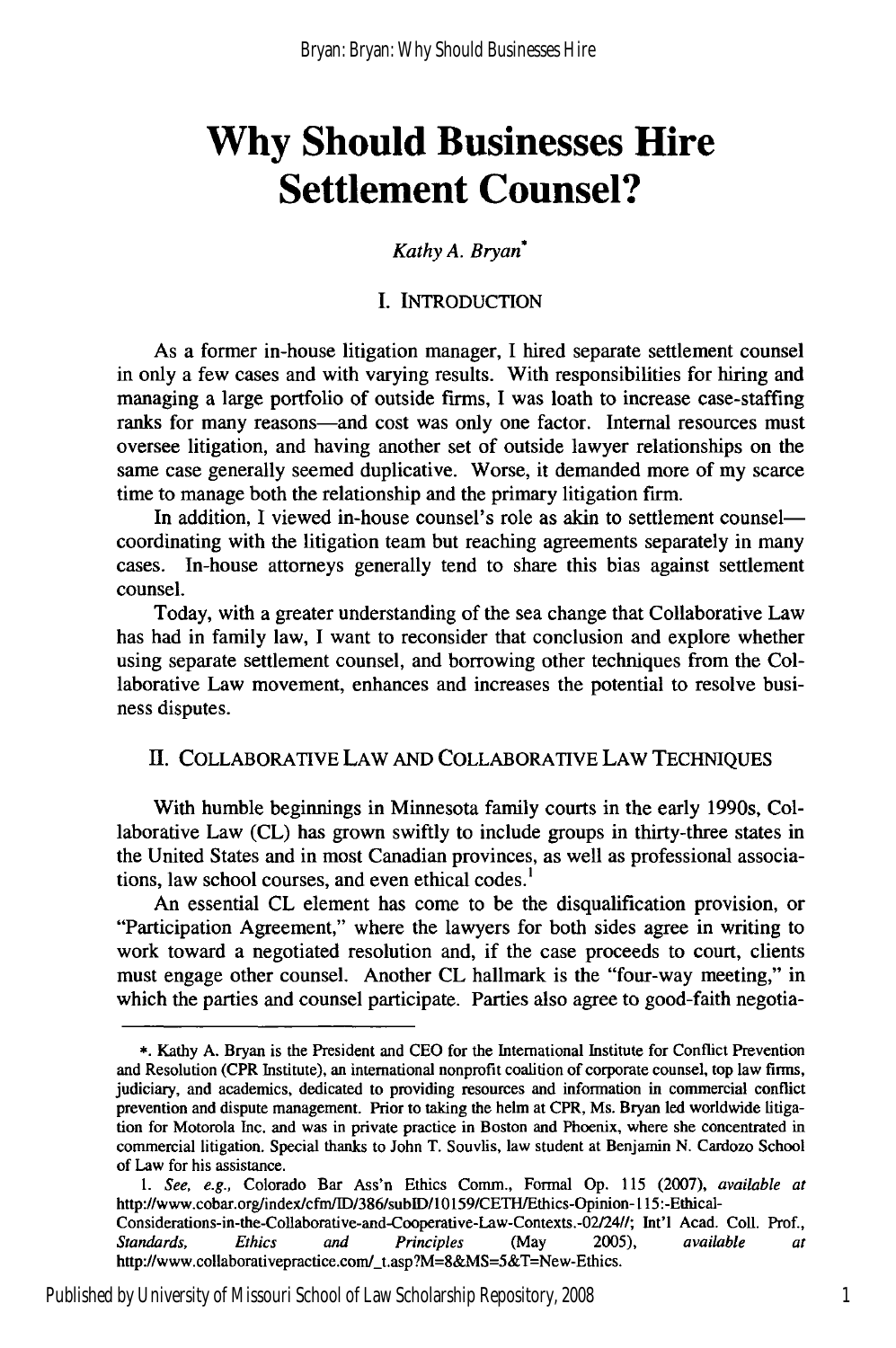#### 196 *JOURNAL OF DISPUTE RESOLUTION*

tion, cooperative information exchange, and to consider jointly hiring neutral experts.

This non-adversarial approach promotes resolution that is fundamentally different from the traditional negotiation occurring in the context of a lawsuit. Pauline Tesler, a leading CL practitioner, describes it as when:

[S]killed dispute resolution professionals committed to seeking a negotiated outcome work together at the same table with their clients to forge imaginative resolutions, resulting in a concentration of creative intellectual power upon the single goal of settlement that is unmatched by other dispute resolution modes.<sup>3</sup>

As CL has evolved into a formal family-law process, offshoots, including some, but not all, of the CL processes also have emerged. What has been dubbed as "CL-lite," or "Cooperative Law," remains a formal process but lacks the disqualification agreement, which has been a sticking point for some.

On a continuum from the most to the least prescriptive, pure CL is at one end, moving to Cooperative Law, then use of settlement counsel, then, simply, interestbased negotiation. Each technique, however, seeks the same end: a negotiated resolution by eliminating or reducing adversarial bargaining as much as possible.

While U.S. businesses and their in-house counsel have come to embrace mediation as a settlement mechanism, relatively few have adopted CL techniques into their day-to-day practices.<sup>4</sup> Instead, most prefer using positional bargaining and court-oriented solutions, most likely resulting in a settlement after a long discovery process, heavy motion practice, and, rarely, trial.

CL techniques should be added to the business dispute resolution toolbox. This article examines the types of cases where CL techniques may be appropriate. It also discusses the potential benefits of using settlement counsel in particular.

#### **II1.** ADVANTAGES

#### *A. Preserving Relationships*

An often-cited factor for the CL movement's success in family law is the need to preserve relationships in the interests of children, which overrides the parents' openly adversarial mode. Clearly, relationships can be equally critical in business conflict. Companies that create a culture focused on building and enhancing relationships tend to flourish.<sup>5</sup> True, there are competitive situations where all out legalistic war seems more appropriate, but much of U.S. companies'

*<sup>2.</sup> See, e.g.,* David A. Hoffman & Juliana Hoyt, *CL Agreements for Business Cases,* 2:1 COLL. L. J. 7 (Summer 2004), *available at* http://www.massclc.org/pdf/cljsummer2OO4.

<sup>3.</sup> Pauline H. Tesler, *Collaborative Law Neutrals Produce Better Resolutions,* 21 **ALTERNATIVES** To **HIGH** COST LrriG. 1, 9 (Jan. 2003).

*<sup>4.</sup> See* David A. Hoffman, *Collaborative Law in the World of Business,* 6:3 THE COLLABORATIVE REVIEW (Winter 2003), *available at* http://blc.qwips.quoininc.com/live/documents/2005-09-CL-World-Business.pdf.

*<sup>5.</sup> See generally* JIM COLLINS, GOOD TO GREAT: WHY SOME COMPANIES MAKE THE **LEAP AND** OTHERS **DON'T** (2001).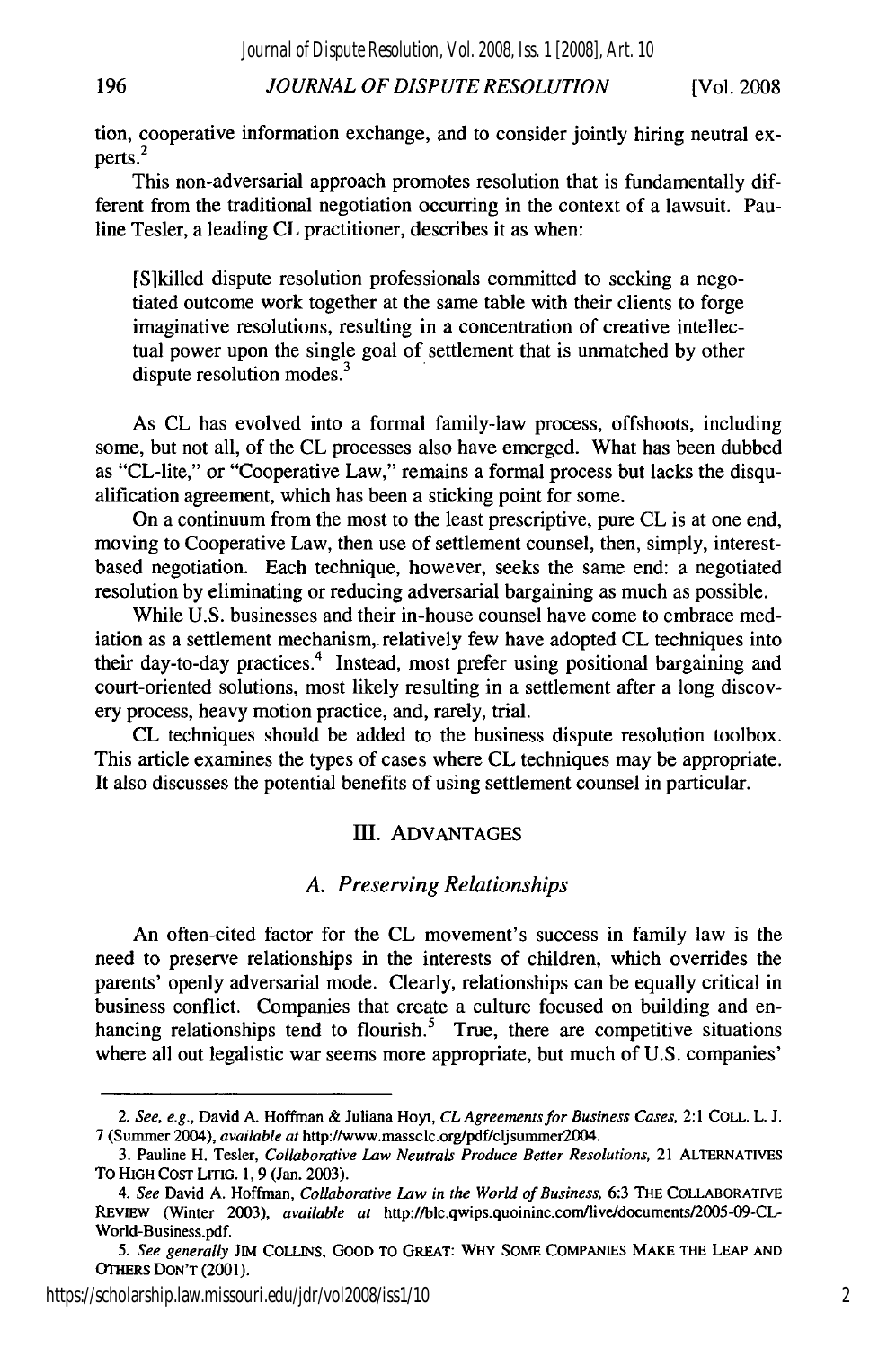#### *Why Should Businesses Hire Settlement Counsel?* No. **1]**

litigation portfolios concern employees, customers, vendors, suppliers, contractual partners, etc., where continuing relationships are paramount-especially when conflict erupts. In fact, when surveyed, corporate counsel describe the need to preserve relationships as one of the top reasons for using mediation.<sup>6</sup>

Collaborative practices create an environment where relationships can be repaired and healed—as opposed to litigation, arbitration and, sometimes even mediation, with winners and losers often defaulting to a "zero sum" approach. Claims of personal harm in medical error, employment, and torts all hold promise for benefits from using CL or settlement counsel.<sup>7</sup> Particularly when the dispute involves systemic harm, solutions to a common problem rather than finding fault should be explored at the outset.

#### *B. Reducing Cost and Time to Resolution*

Collaborative Law processes can significantly reduce the time to resolution. In family law, the CL process makes it harder for the parties to end the negotiations. It also creates an incentive to keep the parties working to avoid impasse. In particular, the disqualification provision gives the lawyers substantial financial incentive to negotiate a resolution. Many describe this as an "essential feature" of  $CL<sup>8</sup>$  CL is thus an extremely powerful tool to promote early settlement.

For commercial cases where protracted litigation seriously threatens business interests, using a pure form of CL at the outset has real potential. Putting aside for the moment the challenge of convincing the opposing party to use **CL,** (which is discussed more below) imagine the power of an early four-way meeting with the parties and their lawyers, all taking time out from the oppositional conflict dialogue to engage in structured discussions focused on interests and solutions.

Several other CL techniques hold additional promise for cost savings. Jointly hired neutral experts and truncated information exchange could drastically reduce time and cost. Corporate counsel recognize that the most significant cost savings occurs when the matter is resolved at the earliest possible stage, preferably before expending the costs of discovery and motion practice.<sup>9</sup> When time is critical, and if relationship building overcomes the tendency to maximize adversarial advantage, CL offers an unmatched tool to explore solutions and reach early resolution.

Published by University of Missouri School of Law Scholarship Repository, 2008

197

<sup>6.</sup> The CPR Survey on Alternative Dispute Resolution Trends (2007), http://www.cpradr.org/pdfs/surv\_apr07.pdf (The CPR Institute conducted survey of its members at its 2007 Annual Meeting).

<sup>7.</sup> See, e.g., Kathleen Clark, *The Use of Collaborative Law in Medical Error Situations,* 19:6 HEALTH LAWYER (June 2007); Michael A. Zeytoonian, *Getting to Collaboration in Business and Employment Disputes,* 2 **COLL.** L. J. 24 (Summer 2004), *available at* http://www.massclc.org/pdf/cljsummer2004.pdf.

*<sup>8.</sup> See, e.g.,* John Lande, *Possibilities for Collaborative Law: Ethics and Practice of Lawyer Disqualification and Process Control in a New Model of Lawyering,* 64 OHIO ST. L.J. 1315, 1372 (2003).

<sup>9.</sup> DVD: Early Case Assessment (CPR Institute 2007) (http://cpradr.org/pubs2004.asp?M=12.1#dvd-07) (instructional DVD illustrating tools for Early Case Assessment Protocol developed by a CPR Institute committee, which recognizes the importance of early resolution to cost savings).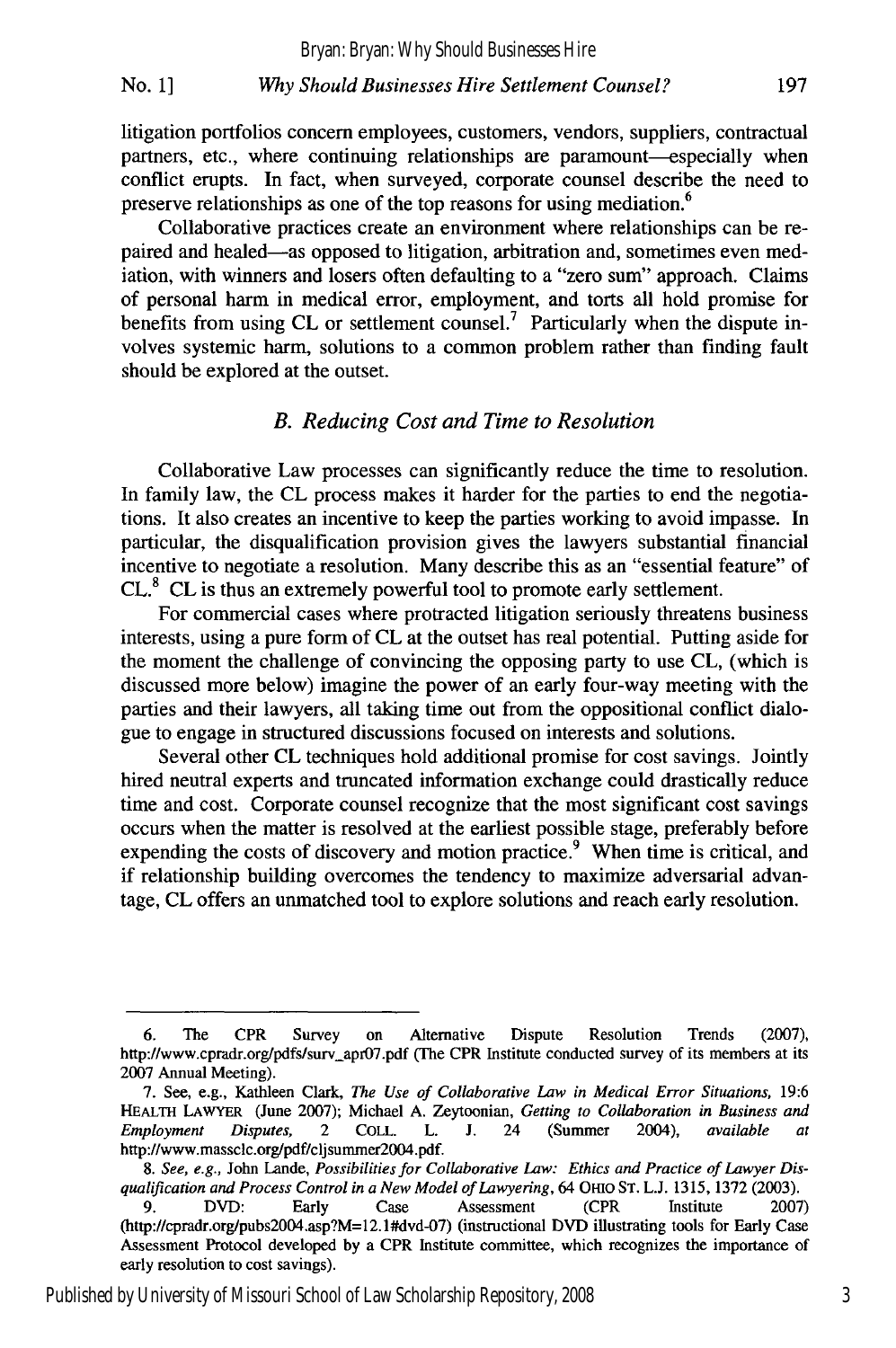#### *JOURNAL OF DISPUTE RESOLUTION*

[Vol. **2008**

#### *C. Overcoming Adversarial Bias*

Adversarial bias—essentially the human tendency to need "to be right" in a dispute-affects everything in litigation.<sup>10</sup> As lawyers, our adversarial training becomes a part of our intellectual DNA. We are so accustomed to positional thinking that we define the dispute in legal terms and forget problem solving in the heat of the conflict. By the time a suit is filed, the parties' relationship has become so strained, and the trust so broken, that both sides are in full riot gear. Worse yet, we don't even recognize it. As Malcolm Gladwell described in his thoughtful book, *Blink*, bias tends to be unconscious.<sup>11</sup>

One reason that CL has grown so quickly in family law probably is that its techniques overcome unconscious adversarial bias and actually create new resolution possibilities. CL acts as a sort of an imposed cooling-off period, allowing parties, and especially their lawyers, to think more clearly and creatively.

What does this mean for business disputes? By the time lawyers become involved in the dispute, conflict is usually entrenched and the role of the lawyer is to define the legal position and begin the legal process. The typical question put to the lawyer is, "How strong is our legal claim?" In addition to the answer to that question, the most innovative counsel also concentrates on an interest-based analysis.<sup>12</sup>

In-house counsel generally keep business issues front and center better than outside counsel, who quite naturally view their role as a zealous advocate. Nevertheless, it is difficult for the same lawyer to maintain both mindsets at the same time. Having a set of lawyers solely devoted to overcoming the culture of adversarial negotiation presents the best opportunity to find interest-based solutions.

#### IV. OVERCOMING BARRIERS

#### *A. Opponents'Acceptance*

When mediation was in its infancy, it was common to hear the concern that hiring a mediator would be interpreted as weakness by the opposing counsel. Thanks to the broader use and acceptance of mediation, court direction, and in no small measure the International Institute of Conflict Prevention and Resolution's "CPR Pledge©,"<sup>13</sup> that refrain is heard less often. CL seems to be in the same

<sup>10.</sup> *See e.g.,* ROBERT H. MNOOKIN, SCOTT R. **PEPPET** & ANDREW S. **TULUMELLO,** BEYOND **WINNING: NEGOTIATING** TO CREATE **VALUE IN DEALS AND** DISPUTES 207-20 (2000).

*<sup>11.</sup> See generally* **MALCOLM** GLADWELL, BLINK: **THE** POWER OF THINKING WITHOUT THINKING (2005).

<sup>12.</sup> *See* Kathy Bryan, *When 'Winning' Is the Expensive Solution,* LEGAL TIMES, Apr. 16, 2007 at 32.

<sup>13. &</sup>quot;More than 4,000 operating companies have committed to the Corporate Policy Statement on Alternatives to Litigation@," and more than "1,500 law firms have signed the CPR Law Firm Policy Statement on Alternatives to Litigation ©, including 400 of the nation's 500 largest firms." Under the CPR Pledge, as well as under six industry-specific commitments, signers vow to attempt negotiation and mediation before arbitrating or going to court. The pledges are not binding, but serve to help bring signers together before court papers are filed. CPR: International Institute for Conflict Prevention & Resolution, http://www.cpradr.org/Landing.asp?M= 11.0 (last visited Oct. 16, 2007).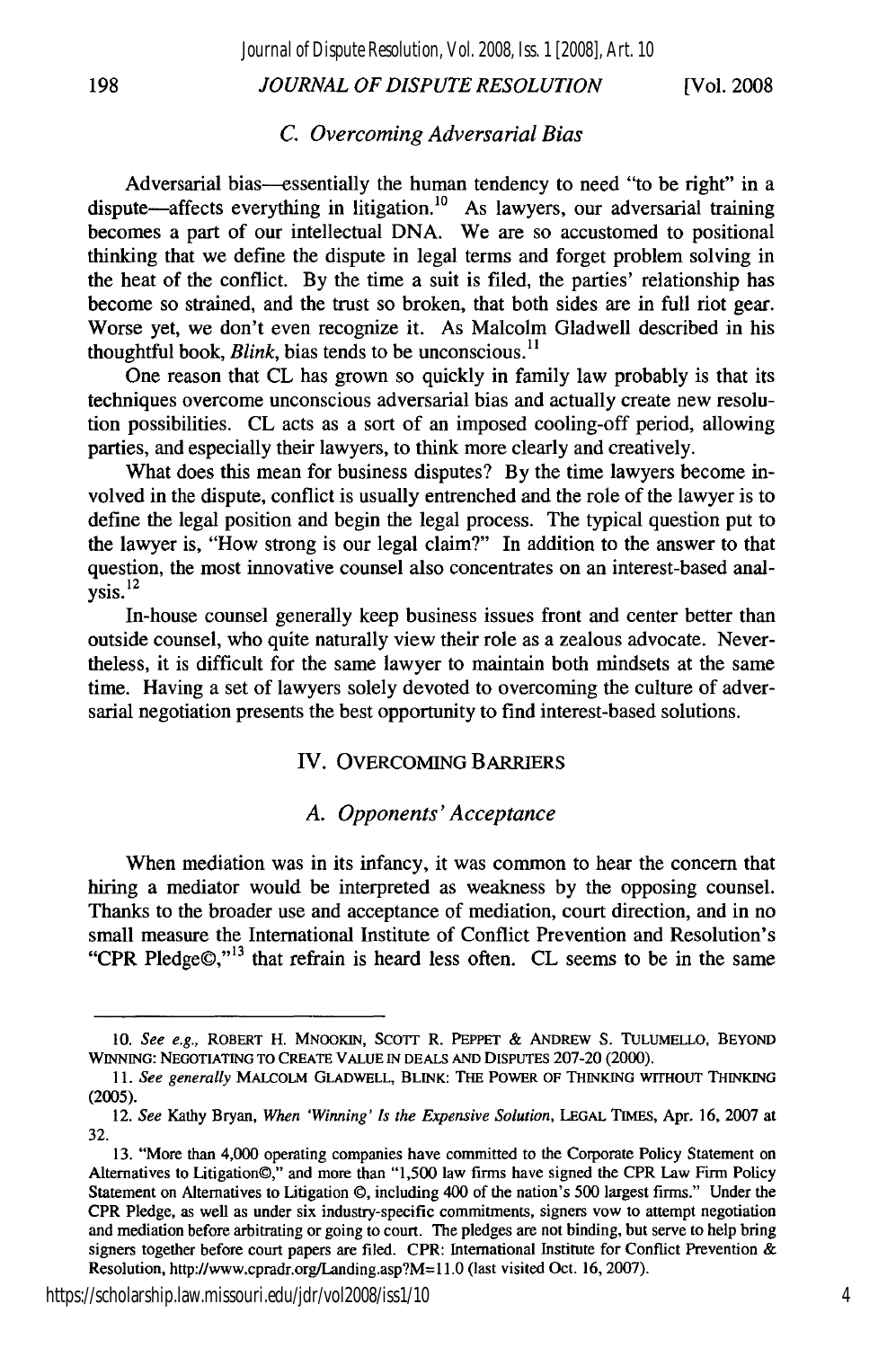#### *Why Should Businesses Hire Settlement Counsel?* No. **11**

nascent stage. As is typical in adversarial situations, the concern is with losing leverage. Several techniques can be employed to lessen this impression.

First and foremost, in-house counsel's demand for CL or settlement counsel has the most power to diffuse an unintended signal of weakness. Providing the neutral statement that it is the business policy, or otherwise the standard practice, removes the impression that CL is needed because of factual or legal weakness in the matter at hand. Additionally, the in-house lawyer is uniquely positioned to emphasize the importance of cooperation and good-faith negotiation, which could ring hollow when coming from outside counsel engaged to "defend" the matter. Finally, the in-house counsel can commit to have the right business executives present and can demand the opponent do the same.

Another reasonable approach is to expressly designate in-house lawyers as settlement counsel. While the implicit strength of the disqualification agreement would not apply, in-house lawyers could use the other interest-based negotiating techniques to reduce the effect of ego, open up communication, and broaden the potential resolution options.<sup>14</sup> CL practitioners have found that early focus on interests reduces parties' tendency to become entrenched in their positions.

Second, pointing to an established protocol, practice guidance, or pledge helps define the process, provides legitimacy, and, again, takes the focus away from the particular case to a broader company-wide approach. A newly formed CPR Institute committee is developing a business-oriented process to address this need in the commercial context.

Third, when settlement counsel are deployed, it can be done in conjunction with and complementing an aggressive litigation track. For example, settlement counsel need not break off communications just because one side or the other decides to commence litigation. It is difficult for the litigator to say convincingly, "We filed suit this morning, but we still want to talk this afternoon."<sup>15</sup> Settlement counsel can say, "The litigation team started suit this morning, but my job is still to continue to talk settlement this afternoon."<sup>16</sup>

In situations where the potential for good-faith negotiation is low, a dualtrack approach has less risk, although clearly it also is more costly and potentially time consuming.

### *B. Lack of Sufficient Information*

Throughout my career, I have heard litigation lawyers explain that they cannot evaluate a case's strengths and weaknesses, complete a reasonable budget, negotiate a resolution, or recommend mediation, until they have sufficient information about the facts and the law. It is certainly true that information is needed, but today this attitude has become a slippery slope into a rabbit hole of endless discovery.

199

<sup>14.</sup> *See generally* ROGER FISHER, WILLIAM URY & BRUCE PATTON, GETTING TO YES: **NEGOTIATING AGREEMENT** WITHOUT GIVING IN (Bruce Patton ed., Houghton Mifflin 2d ed.1992) (1981).

<sup>15.</sup> James E. McGuire, *Why Litigators Should Use Settlement Counsel,* 18 ALTERNATIVES TO HIGH COST LITIG. 107, 120 (2007).

<sup>16.</sup> *Id.*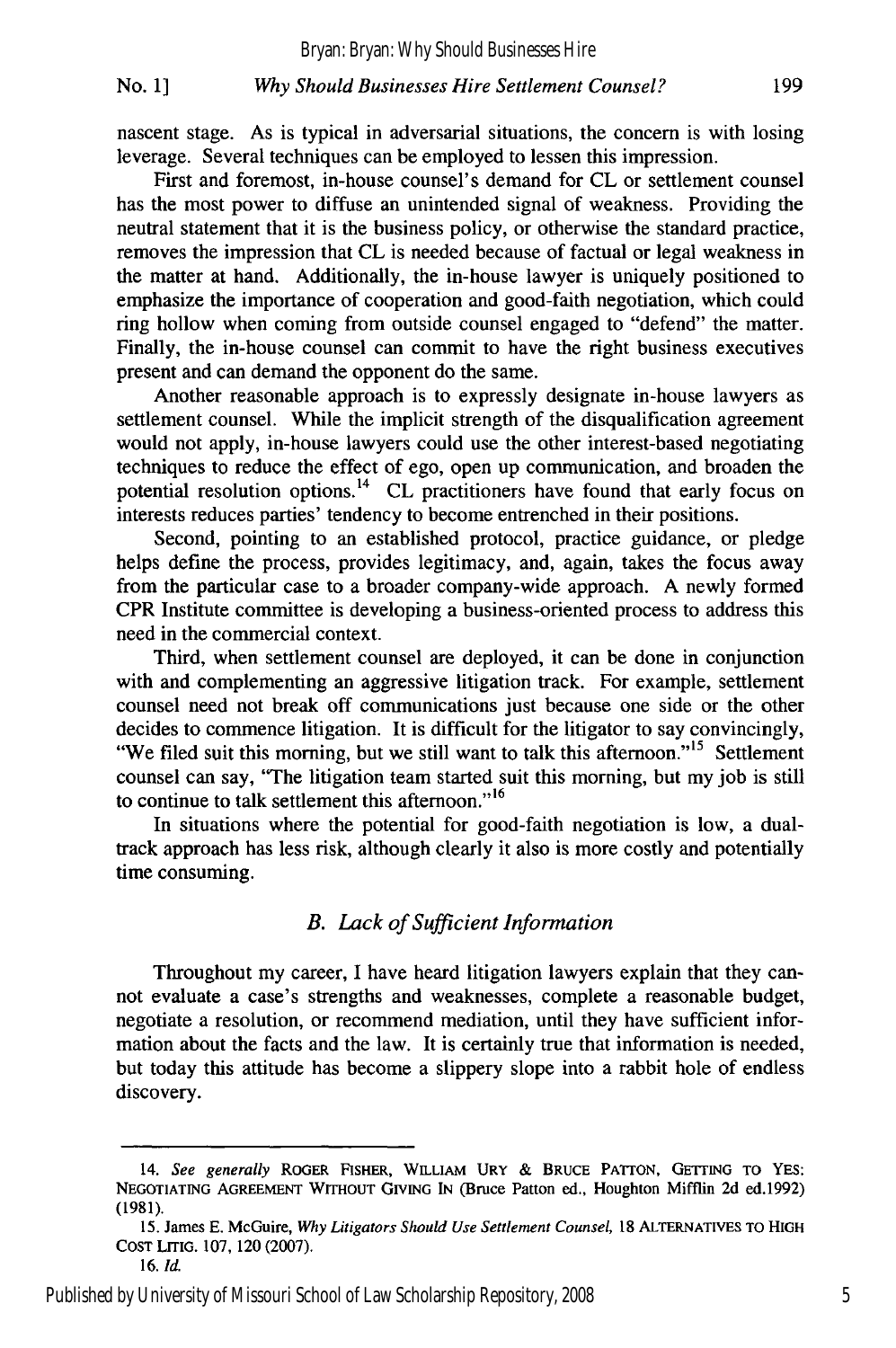#### *JOURNAL OF DISPUTE RESOLUTION*

200

[Vol. **2008**

In the majority of cases, probably more than **80%** of the most relevant information is obvious in the first month of a case evaluation, and most of the trial documents already are identified and analyzed. In the business world, significant decisions are routinely made with much less information, and the "80/20 rule" is often invoked. How much more certainty is enough in the legal context? How much "hiding the ball" actually benefits the clients?

In comparison, CL agreements typically provide for "complete and honest" information exchange. In the context of family law disputes, the universe of relevant information may be reasonably defined. The opposite is true in commercial litigation. The mediator's toolbox provides some guidance because mediators sometimes request categories of information after the parties have outlined the issues. These requests are far from the typical discovery request. They are tailored to disclose information helpful to identifying interests and developing mutual gain.

Settlement counsel similarly can define a reasonable information exchange process shielded from disclosure in litigation.<sup>17</sup> Document exchange shrinks significantly when information exchange is designed to identify business interests, rather than strengthen legal claims, and when it is focused on what is needed to evaluate settlement proposals. Therefore, it is possible to exchange documents and engage in the equivalent of the four-way meeting much earlier in the process.

### *C. Lack of Trust*

Today, most commercial litigation is conducted in an atmosphere of mutual distrust, not an atmosphere of trust and good-faith negotiation, to say the least. In many business disputes such as class actions, claims between competitors, failed business ventures, patent infringement actions, etc., there is little likelihood that negotiations can proceed on the basis of mutual trust. In some cases involving longstanding relationships, however, trust can and should be built. How can trust be built in those cases where the potential exists, and how can those cases be identified? Or, alternatively, do we need trust to conduct good-faith negotiation, or just a different mindset?

Since the legal system and legal training is based on the adversarial model, it may be more important to change our mode of thinking than to require trust be present. Just as civil procedure rules were defined in the context of the adversarial system, CL practices are being defined in the context of interest-based negotiation. As these practices evolve and become more refined, it is possible to simply redefine the procedure, without the need to develop trust at the outset. Good-faith negotiation will follow that process.

#### V. IDEAS AND PROPOSALS FOR FUTURE DIRECTION

Reflecting on the development of U.S. mediation practices, there appear to be a number of parallels with the current perspective on CL techniques and the use of settlement counsel in commercial disputes. Both began with understandable skepticism. Both require significant hands-on experience with the tools to shape them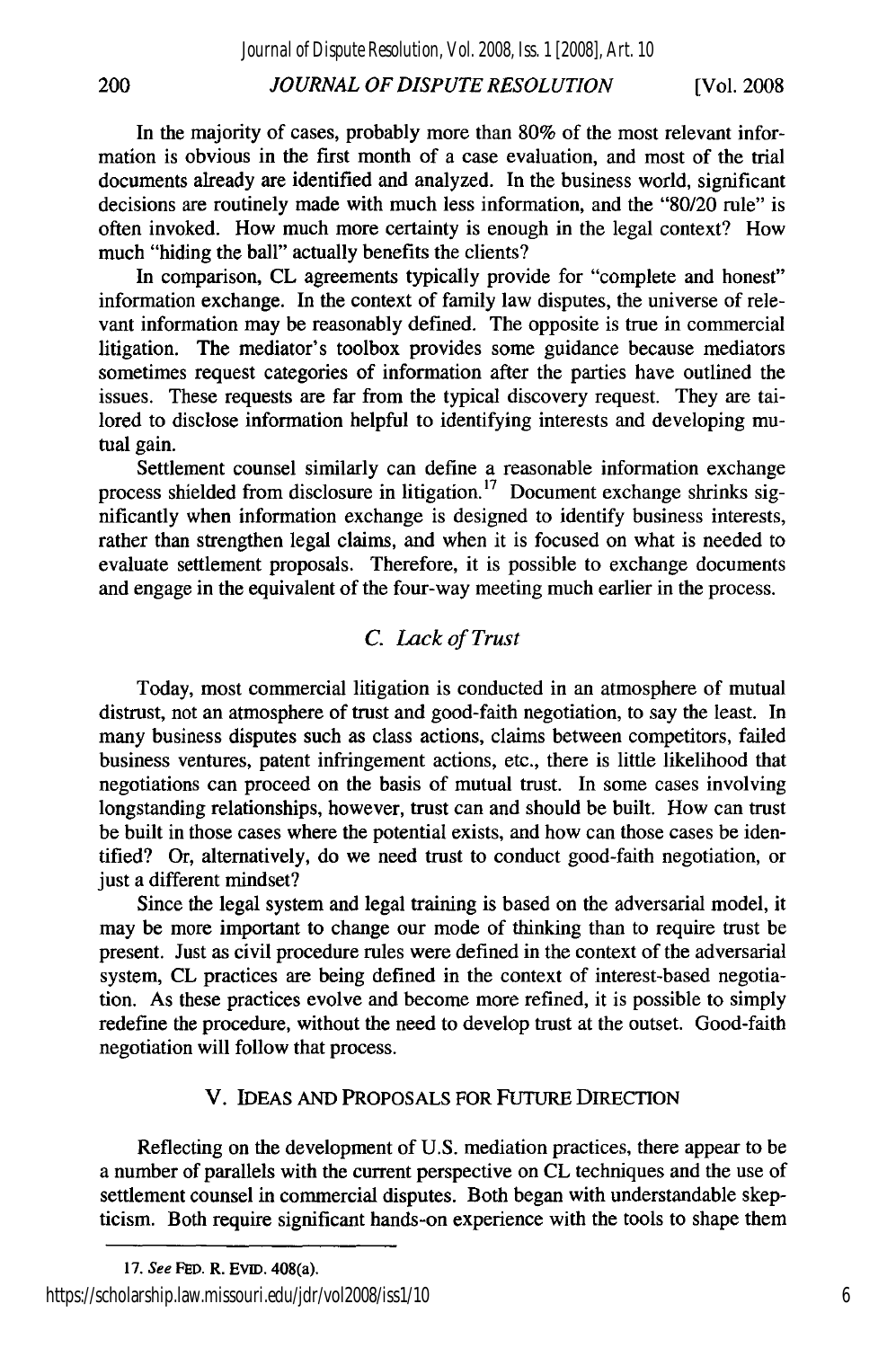#### *Why Should Businesses Hire Settlement Counsel?* No. **1]**

to fit the business context. Modifications and adaptations are necessary and should be encouraged.

CL in family law arose as a lawyer-led movement. If CL is to be adopted in commercial matters, it must be client or corporate counsel driven. The economic incentives in law firms simply do not encourage CL or settlement counsel practices.<sup>18</sup> Just as with mediation, it will take demand by general counsel or the judiciary before widespread acceptance by law firms.

A broader dialogue supporting the use of CL techniques in business should include the following:

- 1. A range of options allowing flexibility in the process, such as borrowing from Leonard Riskin's "grid" concept to refine the range of CL options.<sup>19</sup>
- 2. Exploring the importance of the disqualification provision in the commercial context, including ethical considerations.
- 3. More settlement counsel practitioners who are trained in interestbased negotiation and mediation advocacy skills.
- 4. The use of tiered dispute resolution clauses with an initial step that includes some CL elements, such as the equivalent of a four-way meeting with settlement counsel before the next step, which could be mediation, arbitration, or filing suit.
- 5. Using different techniques with settlement counsel such as:
	- a. For a range of matters within a business. Often settlement counsel can see patterns among classes or types of cases that allow them to maximize settlement opportunities.
	- b. Unilaterally. When opposing counsel refuses to engage parallel settlement counsel, even one side's settlement counsel can effectively negotiate directly with litigation counsel.
	- c. With and without the disqualification provision. The "pure" form of CL is not always necessary.
	- d. With alternative fee arrangements and other economic incentives. Many settlement counsel are adept at using creative fee arrangements with incentives since they are confident that the overall transaction cost will be lower with early and effective settlements.
	- e. Designating and developing a modified settlement counsel position, where appropriate, on in-house legal staffs. In-house counsel frequently view themselves as settlement counsel and, when they can be objective about the matter, can be highly effective in that role.
- 6. More defined information exchange procedures applicable to business settings.
- 7. Client education on preventive legal counseling and interest-based negotiation.

201

*<sup>18.</sup> See* Hoffman & Hoyt, *supra* note 2, at 9.

<sup>19.</sup> *See* Leonard L. Riskin, *Understanding Mediators' Orientations, Strategies, and Techniques: A Grid for the Perplexed,* 1 HARV. NEGOT. L. REv. 7 (1996).

Published by University of Missouri School of Law Scholarship Repository, 2008